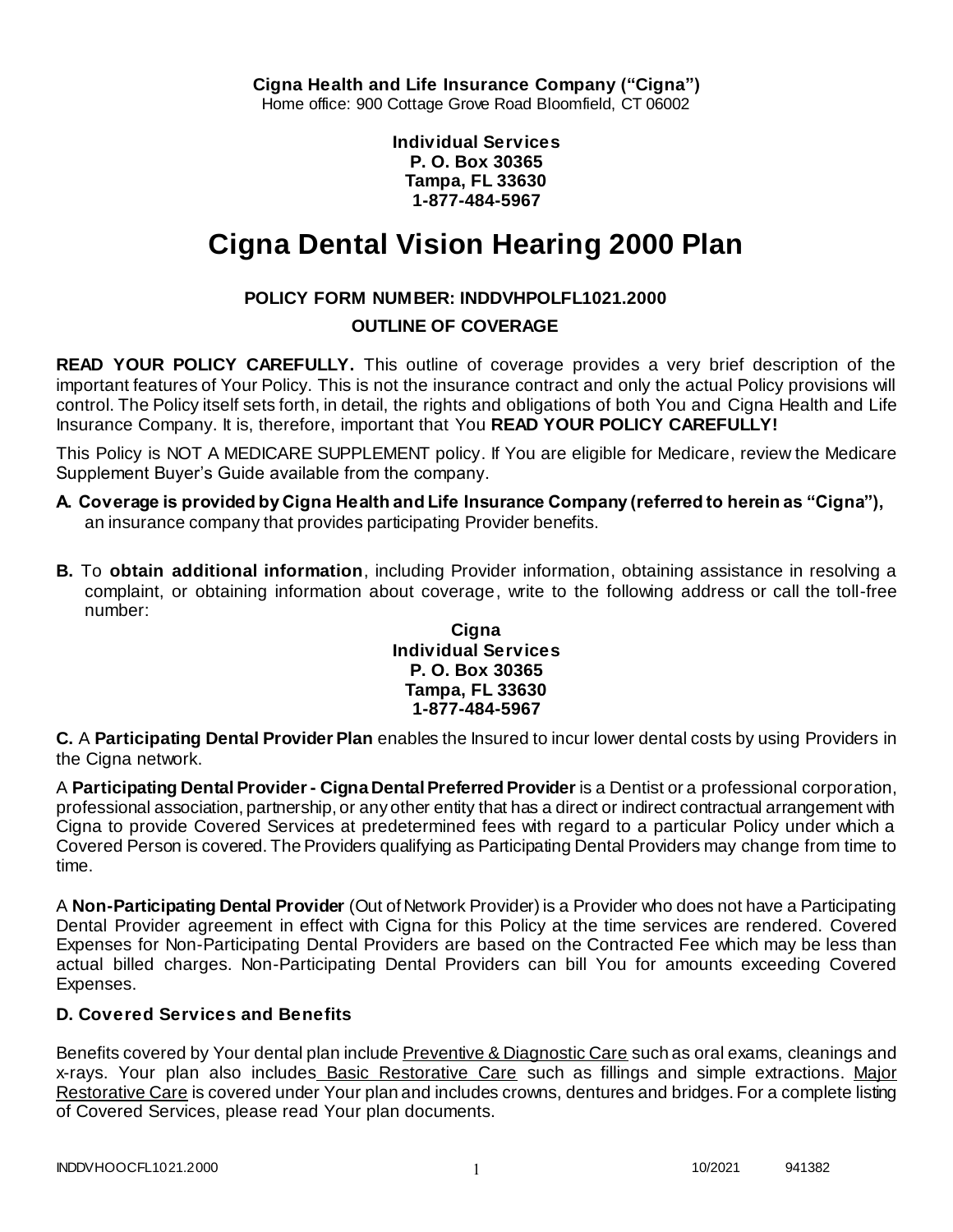The frequency of certain Covered Services, like cleanings, are limited. Refer to Your Policy for specific limitations on frequency under Your plan.

### **Benefit Schedule**

The benefits outlined in the table below show the payment percentages for Covered Expenses **AFTER** any applicable Deductibles have been satisfied unless otherwise stated.

# **CIGNA DENTAL, VISION, AND HEARING INSURANCE** *The Schedule*

### **For You and Your Dependents**

#### **The Schedule – Dental Benefits**

If You select a Participating Dental Provider, Your cost will be less than if You select a Non-Participating Dental Provider.

#### **Emergency Services**

The Benefit Percentage payable for Emergency Services charges made by a Non-Participating Dental Provider is the same Benefit Percentage as for Participating Dental Provider Charges. Dental Emergency services are required immediately to either alleviate pain or to treat the sudden onset of an acute dental condition. These are usually minor procedures performed in response to serious symptoms, which temporarily relieve significant pain, but do not effect a definitive cure, and which, if not rendered, will likely result in a more serious dental or medical complication.

#### **Dental Deductibles**

Dental Deductibles are expenses to be paid by You or Your Dependent. Dental Deductibles are in addition to any Coinsurance. Once the Dental Deductible maximum in The Schedule has been reached, You and Your family need not satisfy any further dental deductible for the rest of that year.

#### **Participating Dental Provider Payment**

Participating Dental Provider services are paid based on the Contracted Fee agreed upon by the Provider and Cigna.

#### **Non-Participating Dental Provider Payment**

Non-Participating Dental Provider services are paid based on the Contracted Fee.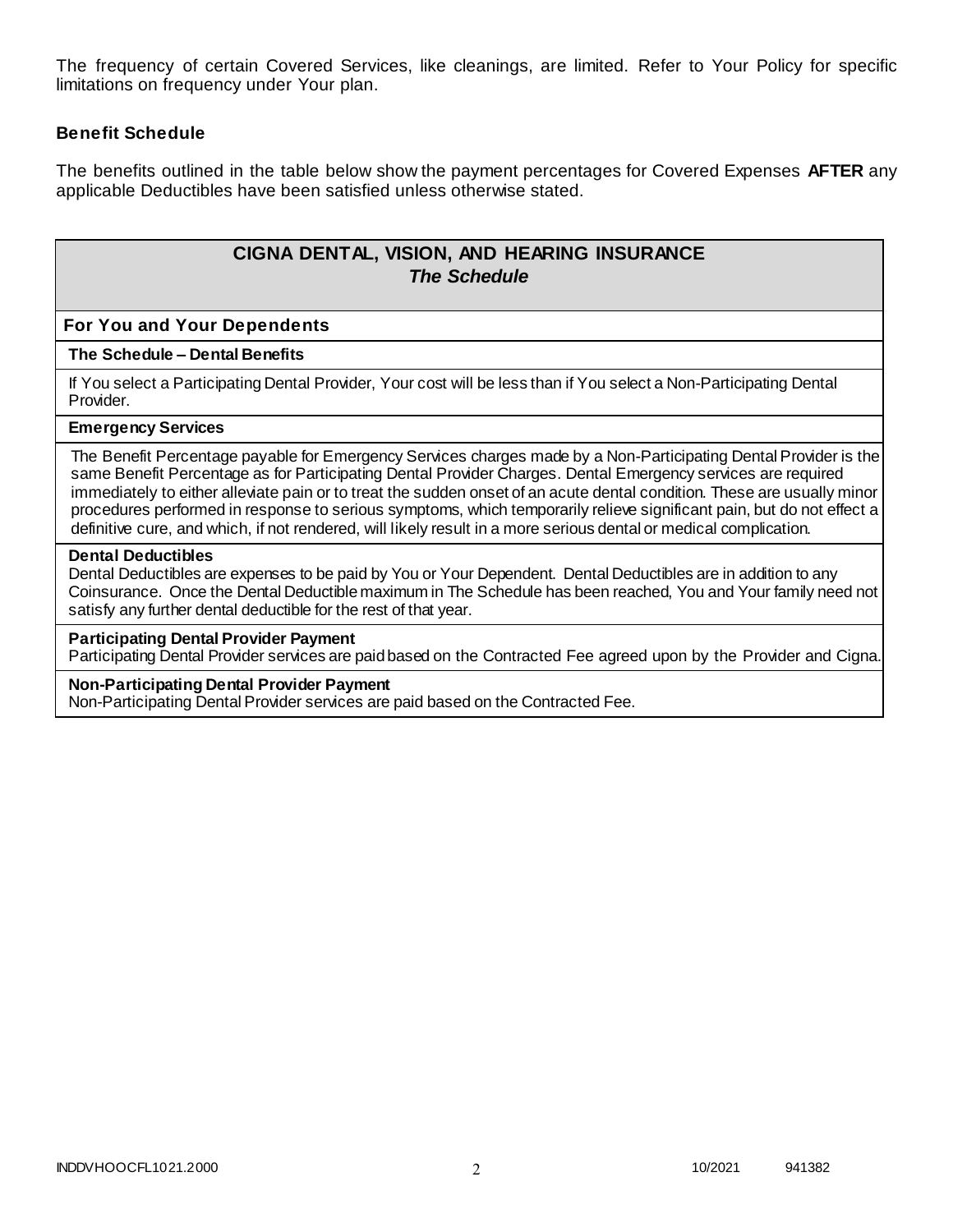| DENTAL BENEFIT HIGHLIGHTS                                                                                                                                                                                                                                          |                                                  |
|--------------------------------------------------------------------------------------------------------------------------------------------------------------------------------------------------------------------------------------------------------------------|--------------------------------------------------|
| Classes I, II, III<br><b>Calendar Year Maximum</b>                                                                                                                                                                                                                 | \$1,500 per person                               |
| <b>Calendar Year Dental Deductible</b><br>Individual                                                                                                                                                                                                               | \$100 per person<br>Not Applicable to Class I    |
| Class I                                                                                                                                                                                                                                                            | The Percentage of Covered Expenses the Plan Pays |
| Preventive Care<br>Oral Exams<br>Routine Cleanings<br>Routine X-rays<br>Non-Routine X-rays<br><b>Fluoride Application</b><br><b>Sealants</b><br>Space Maintainers (non-orthodontic)<br>Emergency Care to Relieve Pain                                              | 100%                                             |
| <b>Class II</b>                                                                                                                                                                                                                                                    | The Percentage of Covered Expenses the Plan Pays |
| <b>Basic Restorative</b><br>Fillings<br>Surgical Extraction of Impacted Teeth<br>Oral Surgery, Simple Extractions<br>Relines, Rebases, and Adjustments<br>Repairs - Bridges, Crowns, and Inlays<br>Repairs - Dentures                                              | 70% after dental deductible                      |
| <b>Class III</b>                                                                                                                                                                                                                                                   | The Percentage of Covered Expenses the Plan Pays |
| Major Restorative<br>Crowns / Inlays / Onlays<br>Root Canal Therapy / Endodontics<br><b>Minor Periodontics</b><br><b>Major Periodontics</b><br>Oral Surgery, All Except Simple Extractions<br>Prosthesis Over Implant<br>Anesthetics<br>Dentures<br><b>Bridges</b> | 50% after dental deductible                      |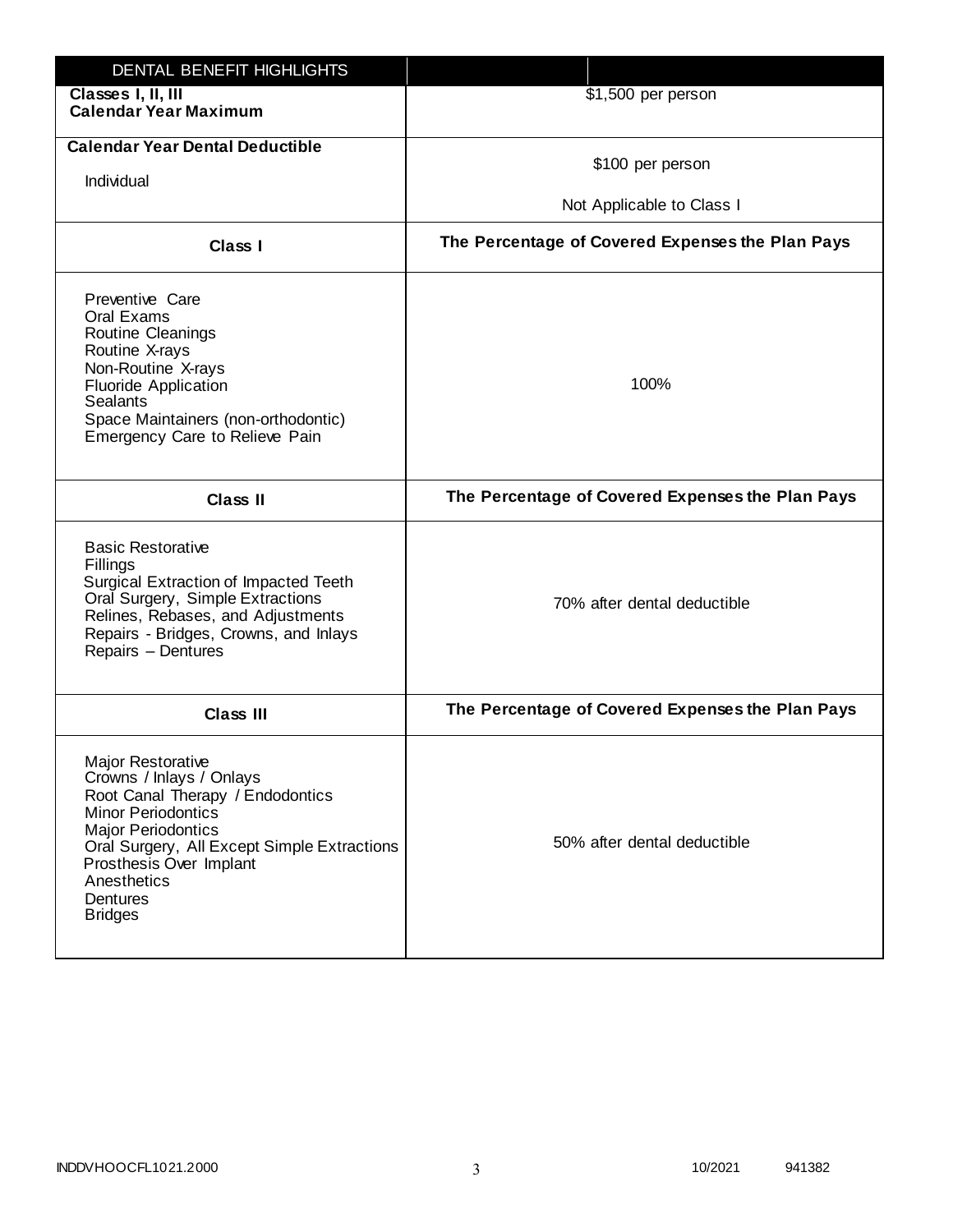| The Schedule - Vision Benefits                                                                  |                                                                                         |
|-------------------------------------------------------------------------------------------------|-----------------------------------------------------------------------------------------|
| VISION BENEFIT HIGHLIGHTS                                                                       |                                                                                         |
| Eye Examinations, including refraction                                                          | The plan pays 50% of expenses, not to exceed a \$75 calendar<br>year maximum per person |
| Materials (corrective eyeglasses or contact<br>lenses, including fittings and follow-up visits) | \$200 calendar year maximum per person                                                  |

| The Schedule - Hearing Benefits                             |                                        |
|-------------------------------------------------------------|----------------------------------------|
| <b>HEARING BENEFIT HIGHLIGHTS</b>                           |                                        |
| <b>Hearing Examinations</b>                                 | \$50 calendar year maximum per person  |
| Materials (Hearing Aids, including fittings<br>and repairs) | \$500 calendar year maximum per person |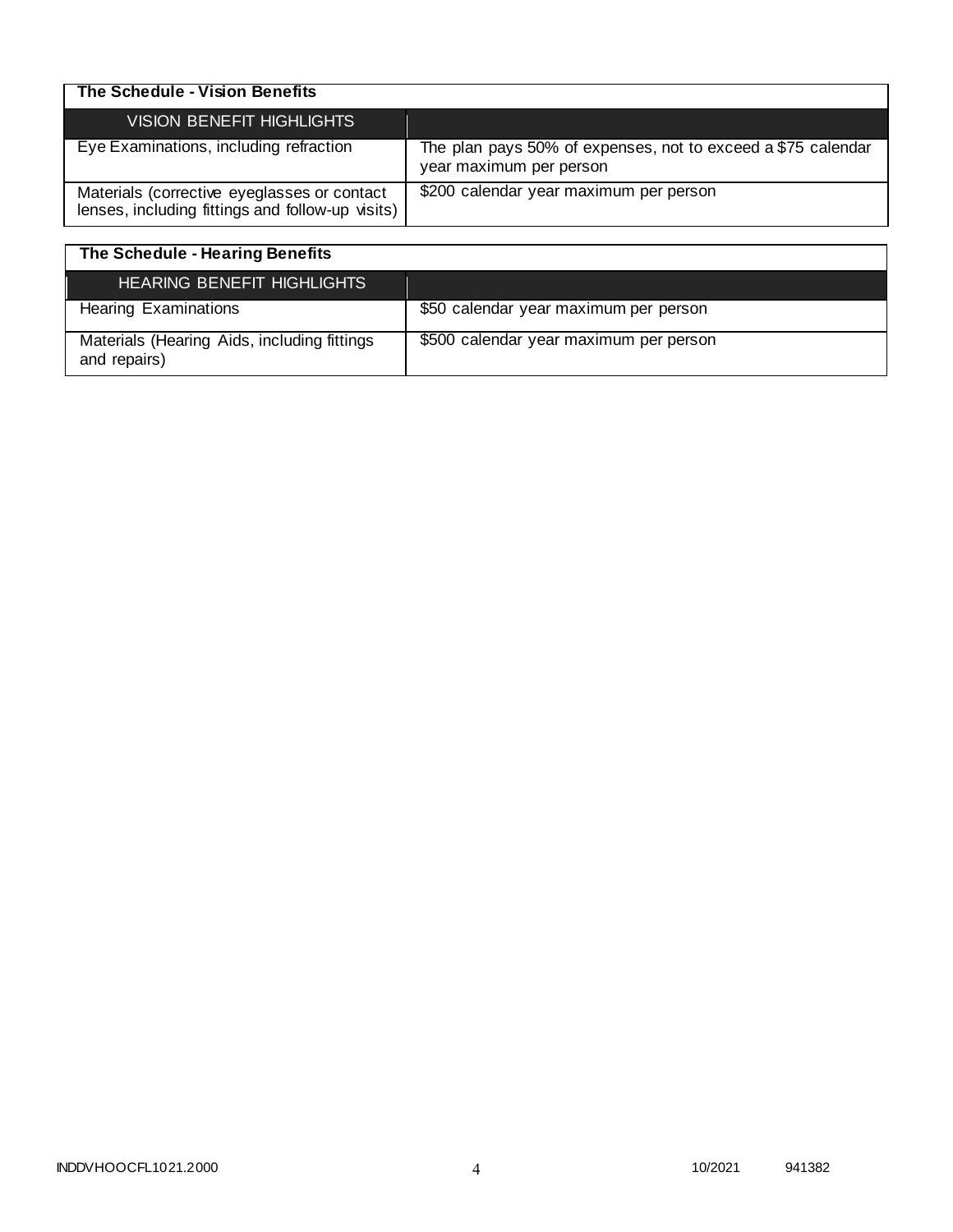# **Waiting Periods**

A Covered Person may access their dental, vision, and hearing benefit insurance once he or she has satisfied the following waiting periods.

- there is no waiting period for Class I or II dental benefits or for vision and hearing benefits.
- after 12 consecutive months of coverage dental benefits will increase to include the list of Class III procedures.

## **Missing Teeth Limitation**

There is no payment for replacement of teeth that are missing when a person first becomes insured. This payment limitation no longer applies after 24 months of continuous coverage.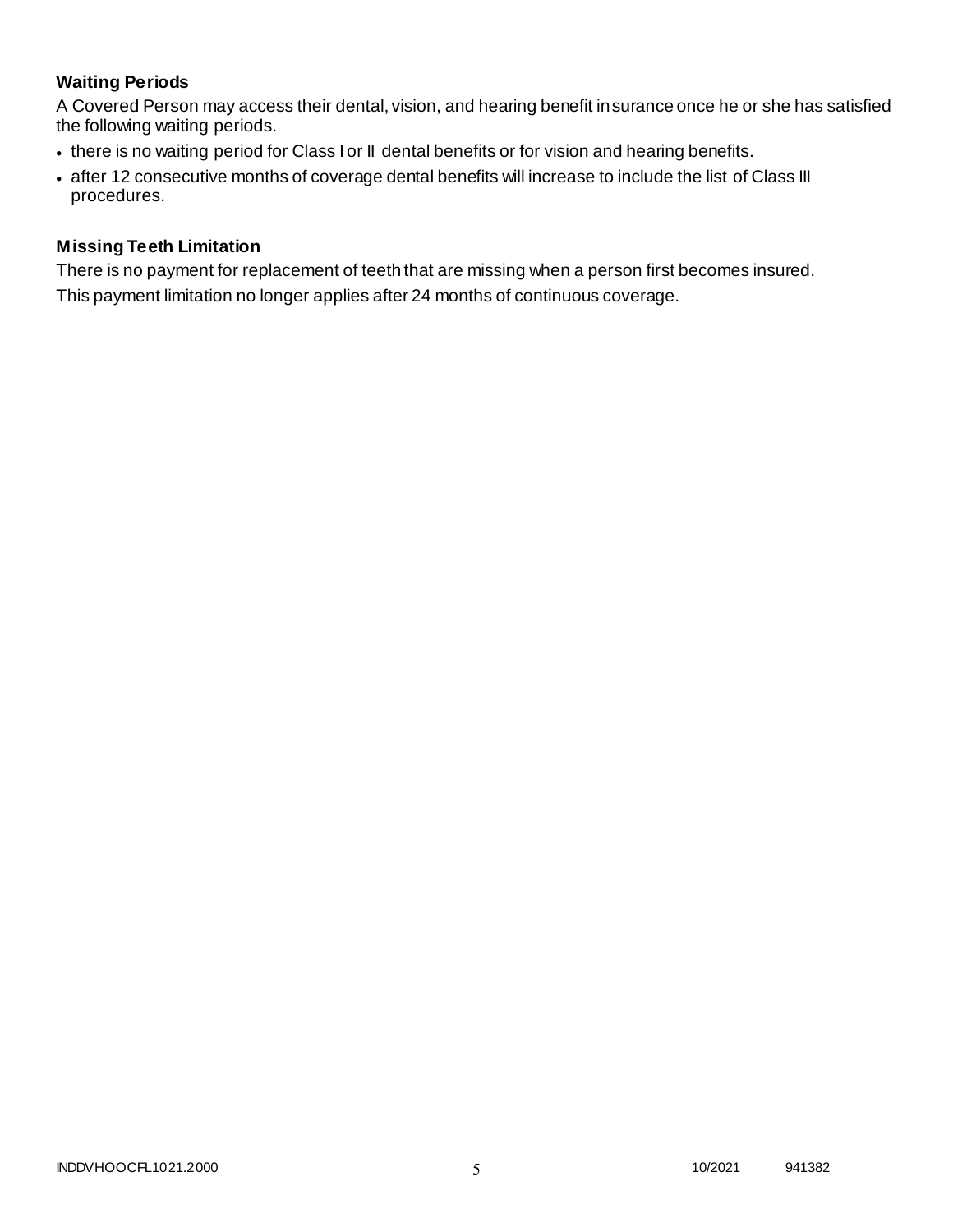# **E. Insured's Financial Responsibility**

The Insured is responsible for paying the monthly or quarterly premium on a timely basis. The Insured is also responsible to pay Providers for charges that are applied to the Deductibles, Coinsurance, and any amounts charged by Non-Participating Dental Providers in excess of the Contracted Fee. In addition, any charges for Medically Necessary and/or Dentally Necessary items that are excluded under the Policy are the responsibility of the Insured.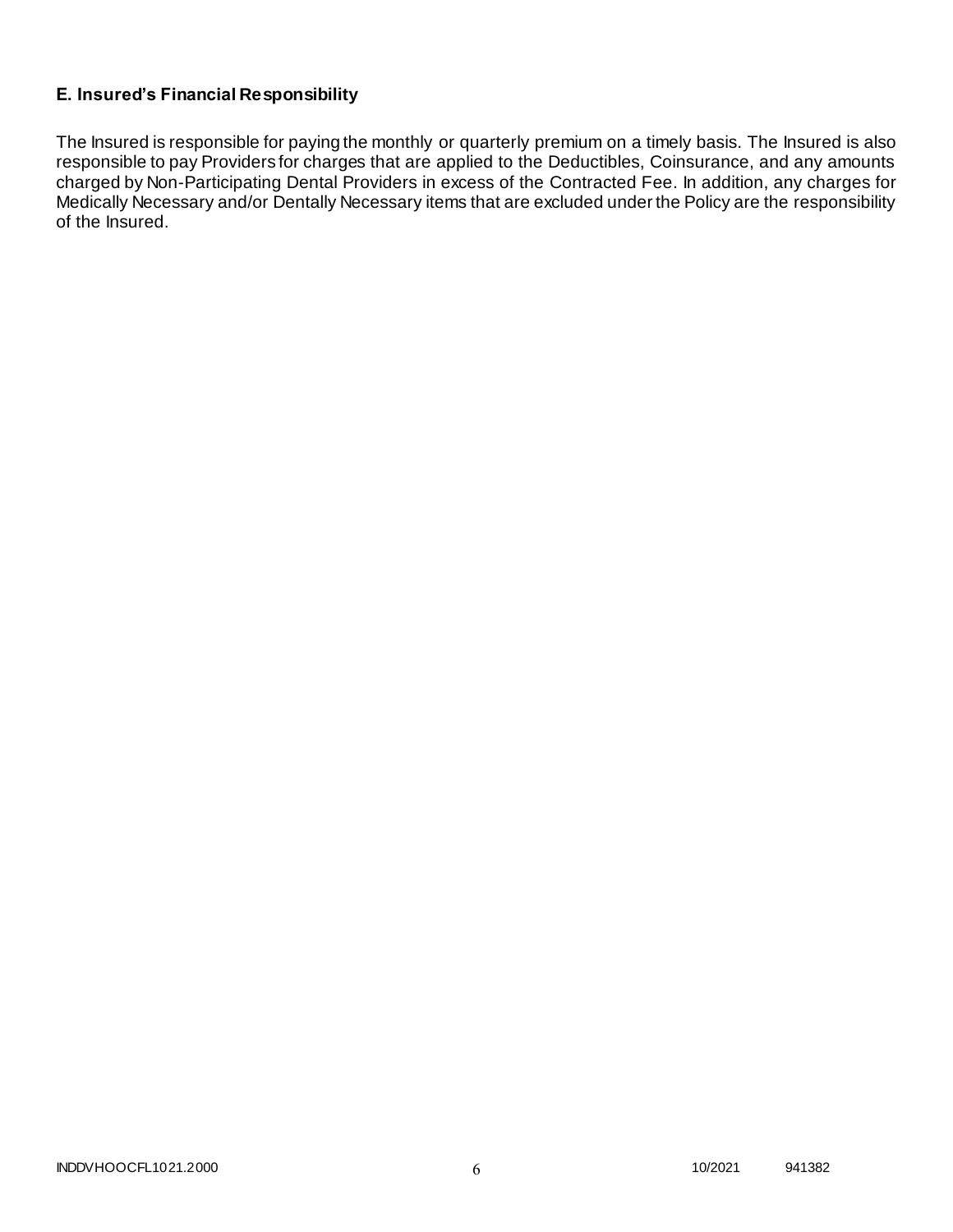# **F. Exclusions And Limitations: What Is Not Covered By This Policy**

# **Expenses Not Covered**

Covered Expenses will not include, and no payment will be made for:

- procedures which are not included in the list of Covered Dental Services, Covered Vision Services, or Covered Hearing Services;
- cone beam imaging;
- instruction for plaque control, oral hygiene and diet;
- core build-ups;
- veneers;
- precious or semi-precious metals for crowns, bridges and abutments;
- restoration of teeth which have been damaged by erosion, attrition or abrasion;
- bite registrations; precision or semi-precision attachments; or splinting;
- implants or implant related services;
- orthodontic treatment, except for the treatment of cleft lip and cleft palate;
- general anesthesia or intravenous sedation, when used for the purposes of anxiety control or patient management is not covered; may be considered only when medically or dentally necessary and when in conjunction with covered complex oral surgery;
- athletic mouth guards;
- services performed solely for cosmetic reasons;
- personalization or decoration of any dental device or dental work;
- replacement of an appliance per benefit guidelines;
- services that are deemed to be medical in nature;
- services and supplies received from a hospital;
- prescription drugs;
- plano lenses:
- VDT (video display terminal)/computer eyeglass benefit
- medical or surgical treatment of the eyes;
- any type of corrective vision surgery, including LASIK surgery, radial ketatonomy (RK), automated lamellar keratoplasty (ALK), or conductive keratoplasty (CK);
- Orthoptic or vision training and any associated supplemental testing;
- any eye examination, or any corrective eyewear, required by an employer as a condition of employment;
- safety eyewear;
- sub-normal vision aids or non-prescription lenses;
- Magnification or low vision aids not shown as covered in the Schedule of Vision Coverage;
- Assistive Listening Devices (ALDs);
- medical and/or surgical treatment of the internal or external structures of the ear, including but not limited to Cochlear implants;
- Hearing Aids not prescribed by a Licensed Hearing Care Professional;
- ear protective devices or plugs;
- Hearing Aids maintenance/service contracts, ear molds and other miscellaneous repairs;
- Hearing Aids purchased online or over the counter (OTC); or
- Disposable Hearing Aids.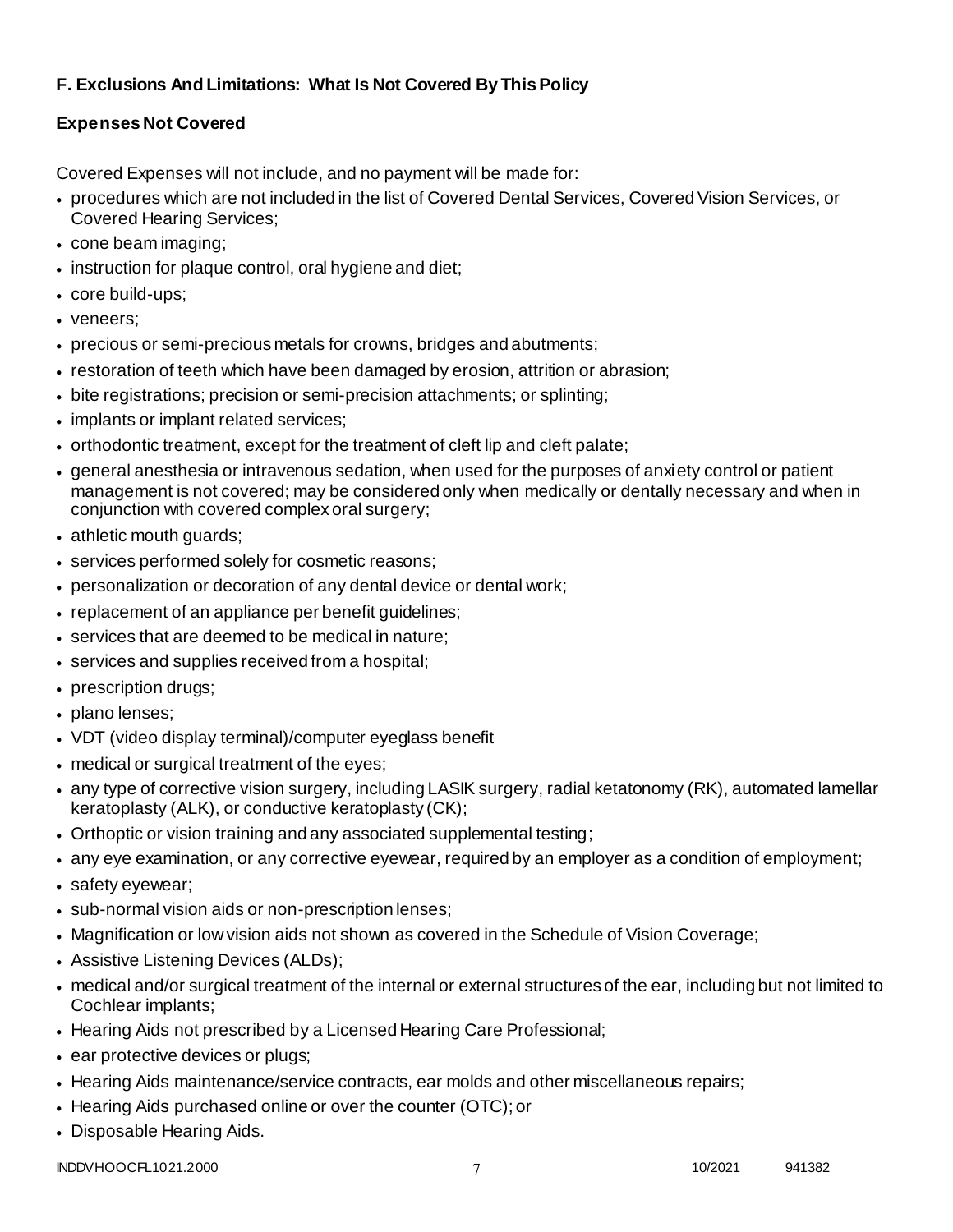## **General Limitations**

No payment will be made for expenses incurred for You or any one of Your Dependents:

- For services not specifically listed as Covered Services in this Policy;
- For services or supplies that are not Medically Necessary;
- For services received before the Effective Date of coverage;
- For services received after coverage under this Policy ends;
- For services for which You have no legal obligation to pay or for which no charge would be made if You did not have insurance coverage;
- For Professional services or supplies received or purchased directly or on Your behalf by anyone, including a Provider, from any of the following:
	- **Yourself or Your employer;**
	- a person who lives in the Covered Person's home, or that person's employer;
	- a person who is related to the Covered Person by blood, marriage or adoption, or that person's employer.
- for or in connection with an Injury arising out of, or in the course of, any employment for wage or profit;
- for or in connection with a Sickness which is covered under any workers' compensation or similar law;
- for charges made by a Hospital owned or operated by or which provides care or performs services for, the United States Government, if such charges are directly related to a condition which occurred while serv ing in the military or an associated auxiliary unit;
- services or supplies received due to an act of war, declared or undeclared while serving in the military or an associated auxiliary unit,
- to the extent that payment is unlawful where the person resides when the expenses are incurred;
- for charges which the person is not legally required to pay;
- for charges which would not have been made if the person had no insurance;
- to the extent that billed charges exceed the rate of reimbursement as described in the Schedule;
- for charges for unnecessary care, treatment or surgery;
- to the extent that You or any of Your Dependents is in any way paid or entitled to payment for those expenses by or through a public program, other than Medicaid;
- for or in connection with experimental procedures or treatment methods not approved by the American Dental Association or the appropriate dental specialty society;
- Procedures that are a covered expense under any other plan which provides dental, vision, or hearing benefits;
- To the extent that benefits are paid or payable for those expenses under the mandatory part of any auto insurance policy written to comply with a "no-fault" insurance law or an uninsured motorist insurance law. Cigna will take into account any adjustment option chosen under such part by You or any one of Your Dependents.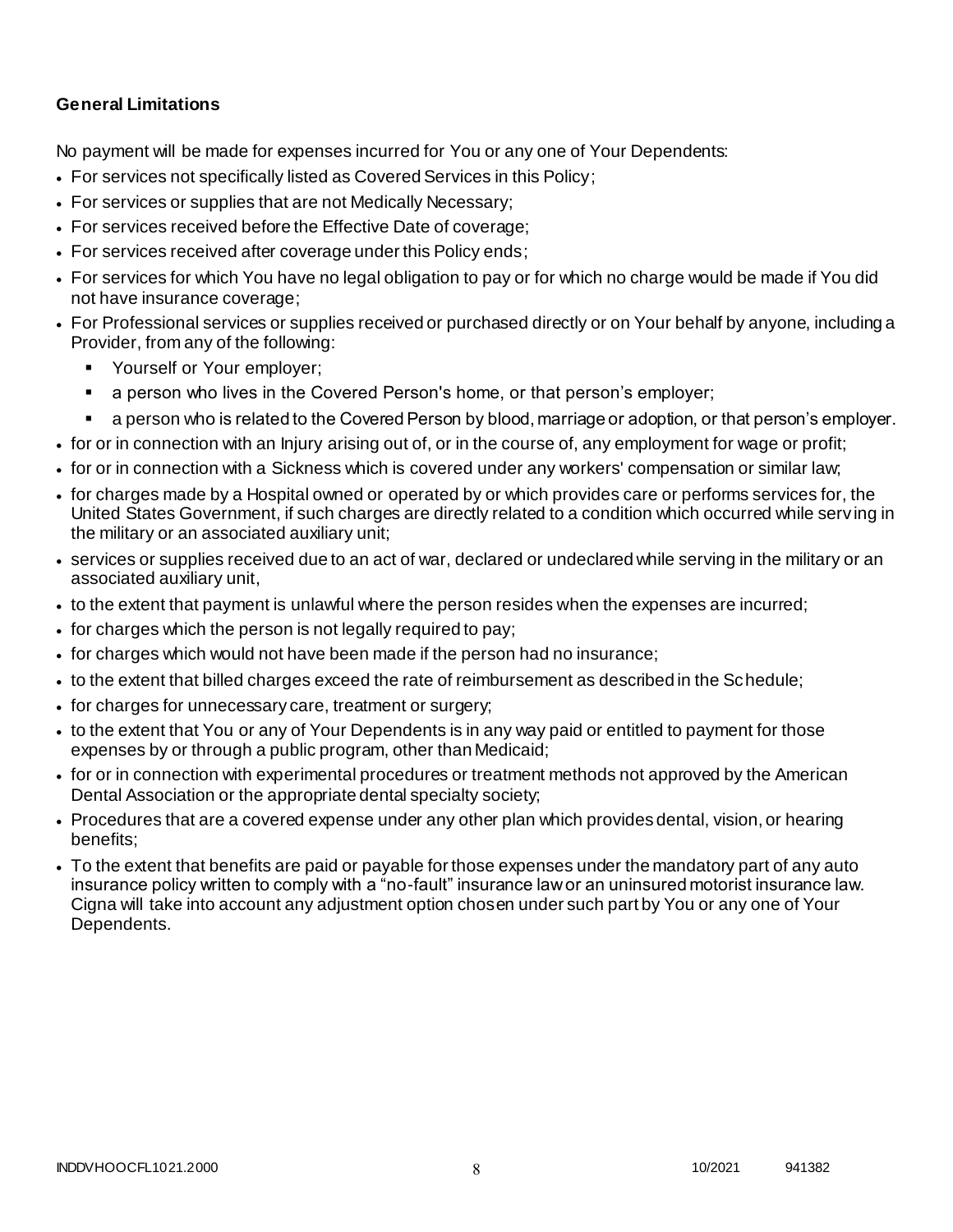## **G. Predetermination of Dental Benefits Program**

Predetermination of Benefits is a voluntary review of a Dentist's proposed treatment plan and expected charges. It is not preauthorization of service and is not required.

The treatment plan should include supporting pre-operative x-rays and other diagnostic materials as requested by Cigna's dental consultant. If there is a change in the treatment plan, a revised plan should be submitted.

Cigna will determine covered dental expenses for the proposed treatment plan. If there is no Predetermination of Benefits, Cigna will determine covered dental expenses when it receives a claim.

Review of proposed treatment is advised whenever extensive dental work is recommended when charges exceed **\$500**.

Predetermination of Benefits is not a guarantee of a set payment. Payment is based on the services that are actually delivered and the coverage in force at the time services are completed.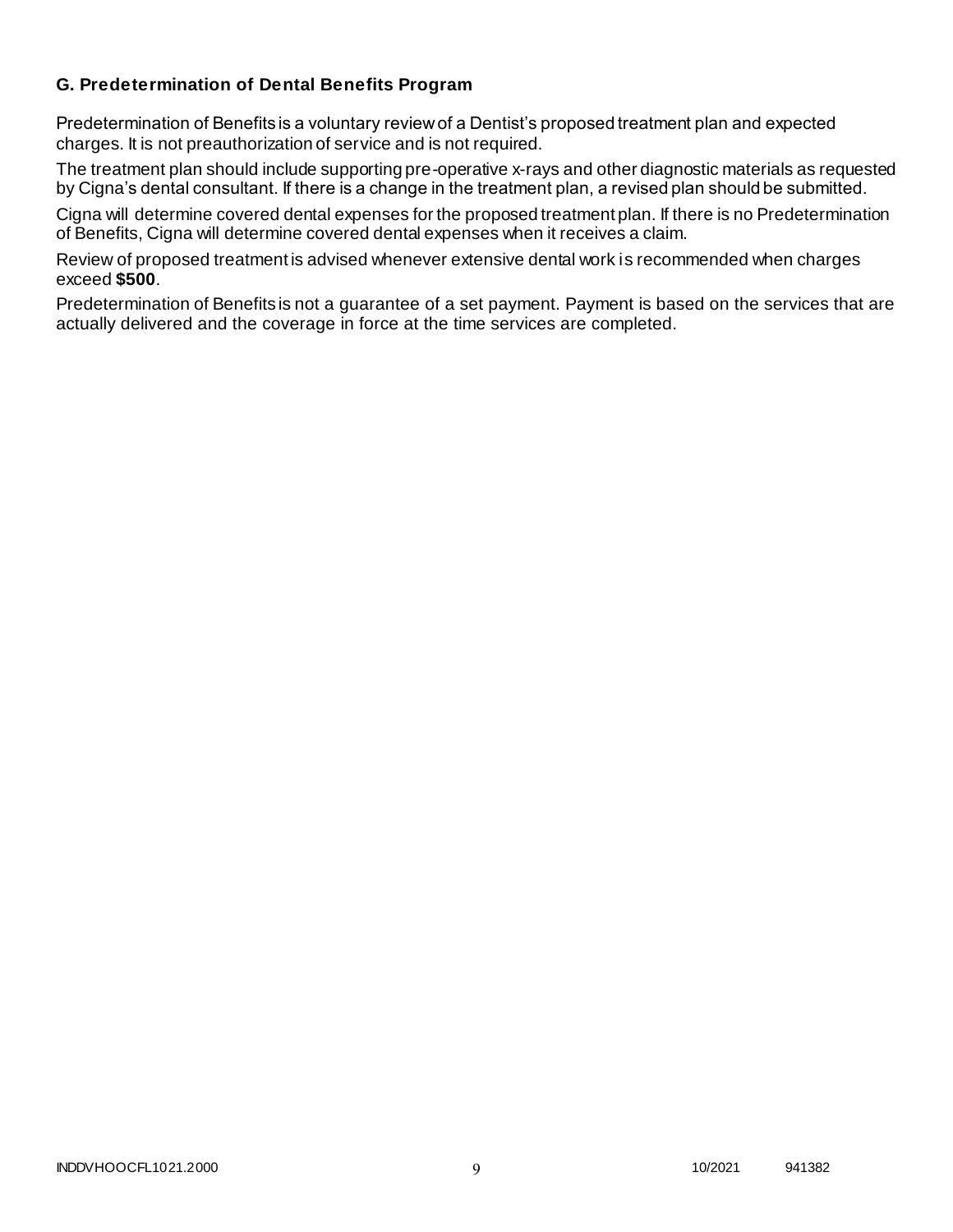### **H. General Provisions**

### **WHEN YOU HAVE A COMPLAINT OR AN APPEAL**

For the purposes of this section, any reference to "You," "Your" or "Yourself" also refers to a representative or Provider designated by You to act on Your behalf, unless otherwise noted.

We want You to be completely satisfied with the care You receive. That is why We have established a process for addressing Your concerns and solving Your problems.

#### **Start with Member Services**

We are here to listen and help. If You have a concern regarding a person, a service, the qu ality of care, or contractual benefits, You can call Our toll-free number and explain Your concern to one of Our Customer Service representatives. You can also express that concern in writing. Please call or write to Us at the following:

Customer Services Toll-Free Number or address on mycigna.com, explanation of benefits or claim form

We will do Our best to resolve the matter on Your initial contact. If We need more time to review or investigate Your concern, We will get back to You as soon as possible, but in any case within 30 days.

If You are not satisfied with the results of a coverage decision, You can start the appeals procedure.

#### **Appeals Procedure**

Cigna has a two step appeals procedure for coverage decisions. To initiate an appeal, You must submit a request for an appeal in writing within 365 days of receipt of a denial notice. You should state the reason why You feel Your appeal should be approved and include any information supporting Your appeal. If You are unable or choose not to write, You may ask to register Your appeal by telephone. Call or write to Us at the toll-free number or address on Your Benefit Identification card, explanation of benefits or claim form.

#### **Level One Appeal**

Your appeal will be reviewed and the decision made by someone not involved in the initial decision. Appeals involving Medical Necessity or clinical appropriateness will be considered by a health care professional.

For level one appeals, We will respond in writing with a decision within 30 calendar days after We receive an appeal for a postservice coverage determination. If more time or information is needed to make the determination, We will notify You in writing to request an extension of up to 15 calendar days and to specify any additional information needed to complete the review.

If You are not satisfied with Our level-one appeal decision, You may request a level-two appeal.

#### **Level Two Appeal**

If You are dissatisfied with Our level one appeal decision, You may request a second review. To start a level two appeal, follow the same process required for a level one appeal.

Most requests for a second review will be conducted by the Appeals Committee, which consists of at least three people. Anyone involved in the prior decision may not vote on the Committee. For appeals involving Medical Necessity or clinical appropriateness, the Committee will consult with at least one Dentist reviewer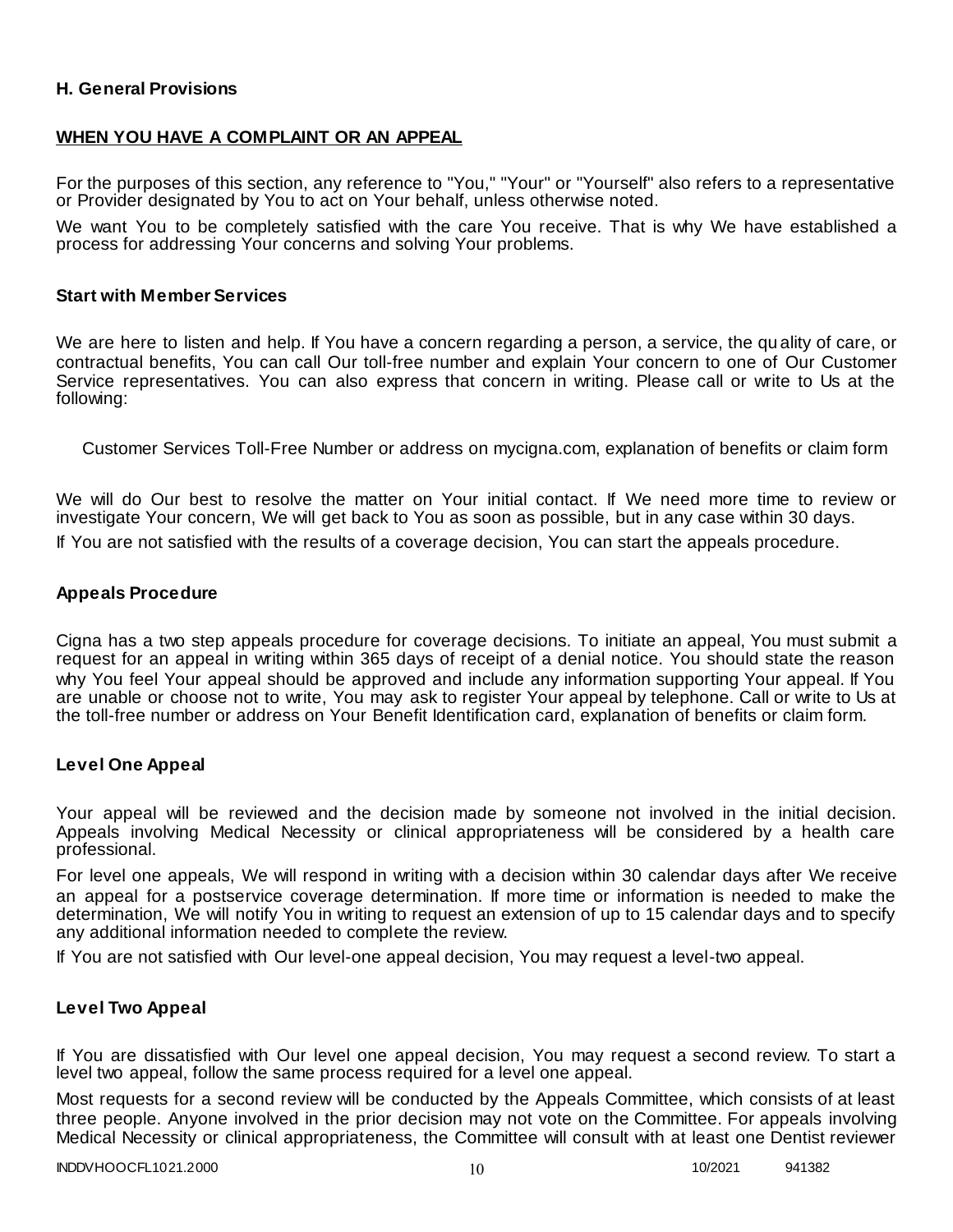in the same or similar specialty as the care under consideration, as determined by Cigna's Dentist reviewer. You may present Your situation to the Committee in person or by conference call.

For level two appeals We will acknowledge in writing that We have received Your request and schedule a Committee review. For postservice claims, the Committee review will be completed within 30 calendar days. If more time or information is needed to make the determination, We will notify You in writing to request an extension of up to 15 calendar days and to specify any additional information needed by the Committee to complete the review. You will be notified in writing of the Committee's decision within five working days after the Committee meeting, and within thef Committee review time frames above if the Committee does not approve the requested coverage.

### **Notice of Benefit Determination on Appeal**

Every notice of an appeal decision will be provided in writing or electronically and, if an adverse determination, will include:

- (1) the specific reason or reasons for the denial decision;
- (2) reference to the specific Policy provisions on which the decision is based;
- (3) a statement that the claimant is entitled to receive, upon request and free of charge, reasonable access to and copies of all documents, records, and other Relevant Information as defined;
- (4) upon request and free of charge, a copy of any internal rule, guideline, protocol or other similar criterion that was relied upon in making the adverse determination regarding Your appeal, and an explanation of the scientific or clinical judgment for a determination that is based on a medical necessity, experimental treatment or other similar exclusion or limit.

### **Relevant Information**

Relevant Information is any document, record, or other information which was relied upon in making the benefit determination; was submitted, considered, or generated in the course of making the benefit determination, without regard to whether such document, record, or other information was relied upon in making the benefit determination; demonstrates compliance with the administrative processes and safeguards required by federal law in making the benefit determination; or constitutes a statement of policy or guidance with respect to the plan concerning the denied treatment option or benefit or the claimant's diagnosis, without regard to whether such advice or statement was relied upon in making the benefit determination.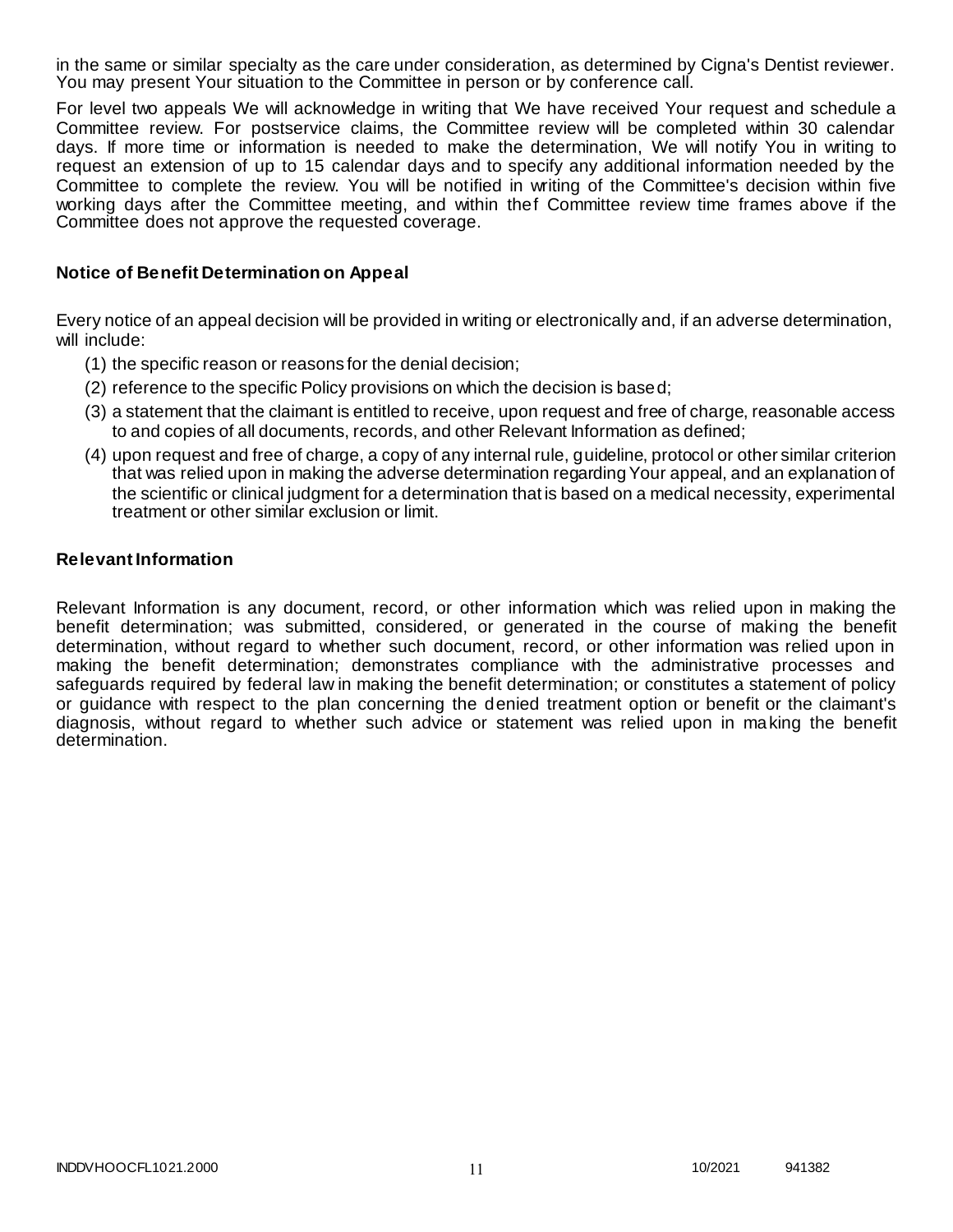# **I. Participating Dental Providers**

Cigna will provide a current list of Dentists currently participating with Cigna and their locations to each Covered Person upon request.

To verify if a Dentist is currently participating with Cigna and is accepting new Cigna Insureds, the Covered Person should visit Our website at mycigna.com.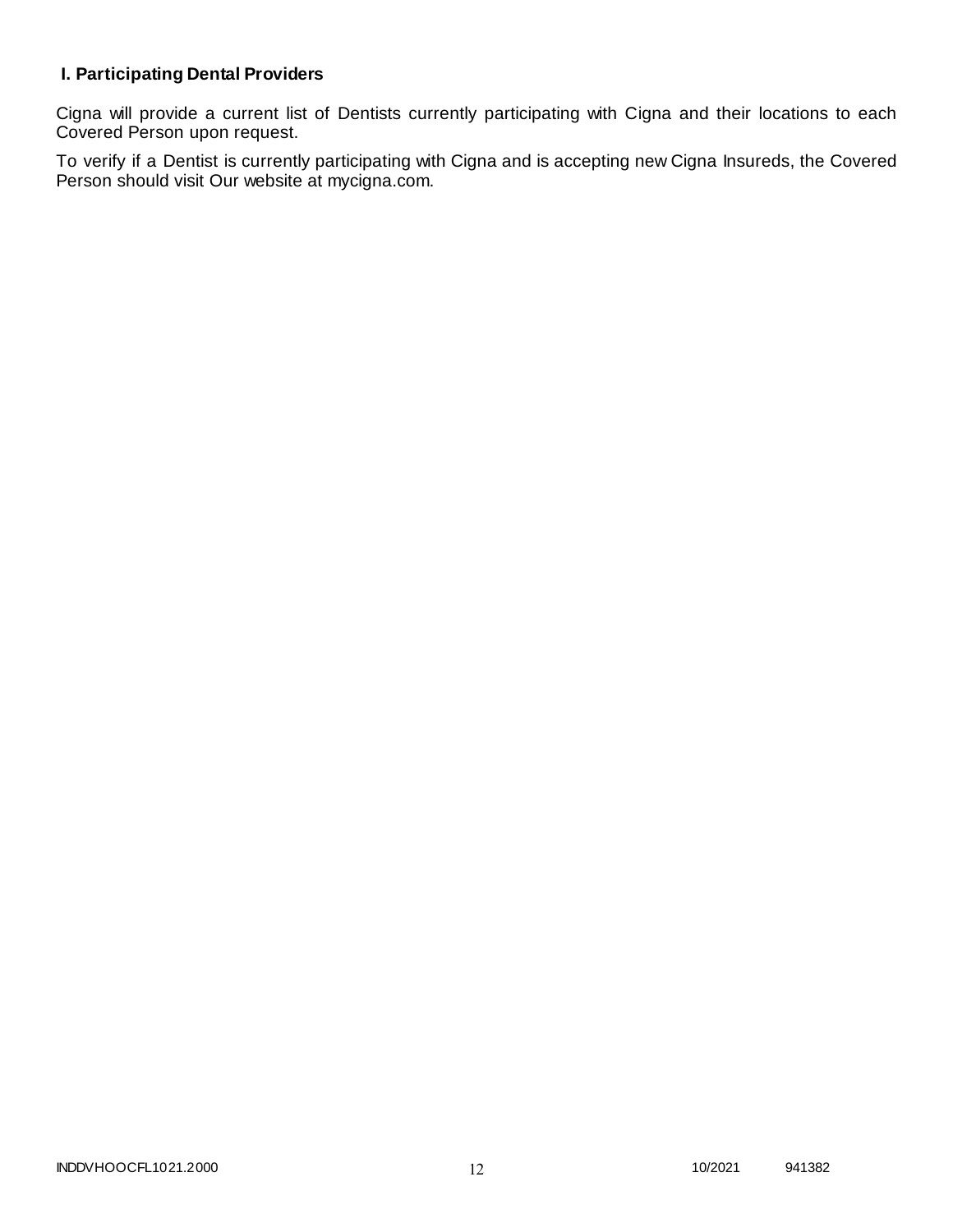### **J. Renewability, Eligibility, and Continuation**

1. The Policy will renew except for the specific events stated in the Policy. Cigna may change the premiums of the Policy with 60 days written notice to the Insured. However, Cigna will not refuse to renew or change the premium schedule for the Policy on an individual basis, but only for all Insureds in the same class and covered under the same Policy as You.

2. The individual plan is designed for residents of Florida who are not enrolled under or covered by any other group or individual health coverage. You must notify Cigna of all changes that may affect any Covered Person's eligibility under the Policy.

3. You or Your Dependent(s) will become ineligible for coverage:

- When premiums are not paid according to the due dates and grace periods described in the premium section.
- With respect to Your Spouse, Domestic Partner, or partner to a Civil Union: when the Spouse is no longer married to the Insured or when the union is dissolved.
- With respect to You and Your Family Member(s): when You no longer meet the requirements listed in the Conditions of Eligibility section;
- The date the Policy terminates.
- When the Insured no longer lives in the Service Area.

4. If a Covered Person's eligibility under this Plan would terminate due to the Insured's death, divorce or if other Dependents would become ineligible due to age or no longer qualify as dependents for coverage under this Plan; except for the Insured's failure to pay premium, the Covered Person's insurance will be continued if the Covered Person exercising the continuation right notifies Cigna and pays the appropriate monthly premium within 60 days following the date this Policy would otherwise terminate. Any waiting periods in the new Plan will be considered as being met to the extent coverage was in force under this Plan.

5. We will give You at least 45 days advance written notice of cancellation, which will be mailed to Your last known address as shown by Our records. If cancellation is due to nonpayment of premium, written notice will be sent at least 10 days before. Any cancellation shall be without prejudice for any claim for Covered Expense incurred before cancellation.